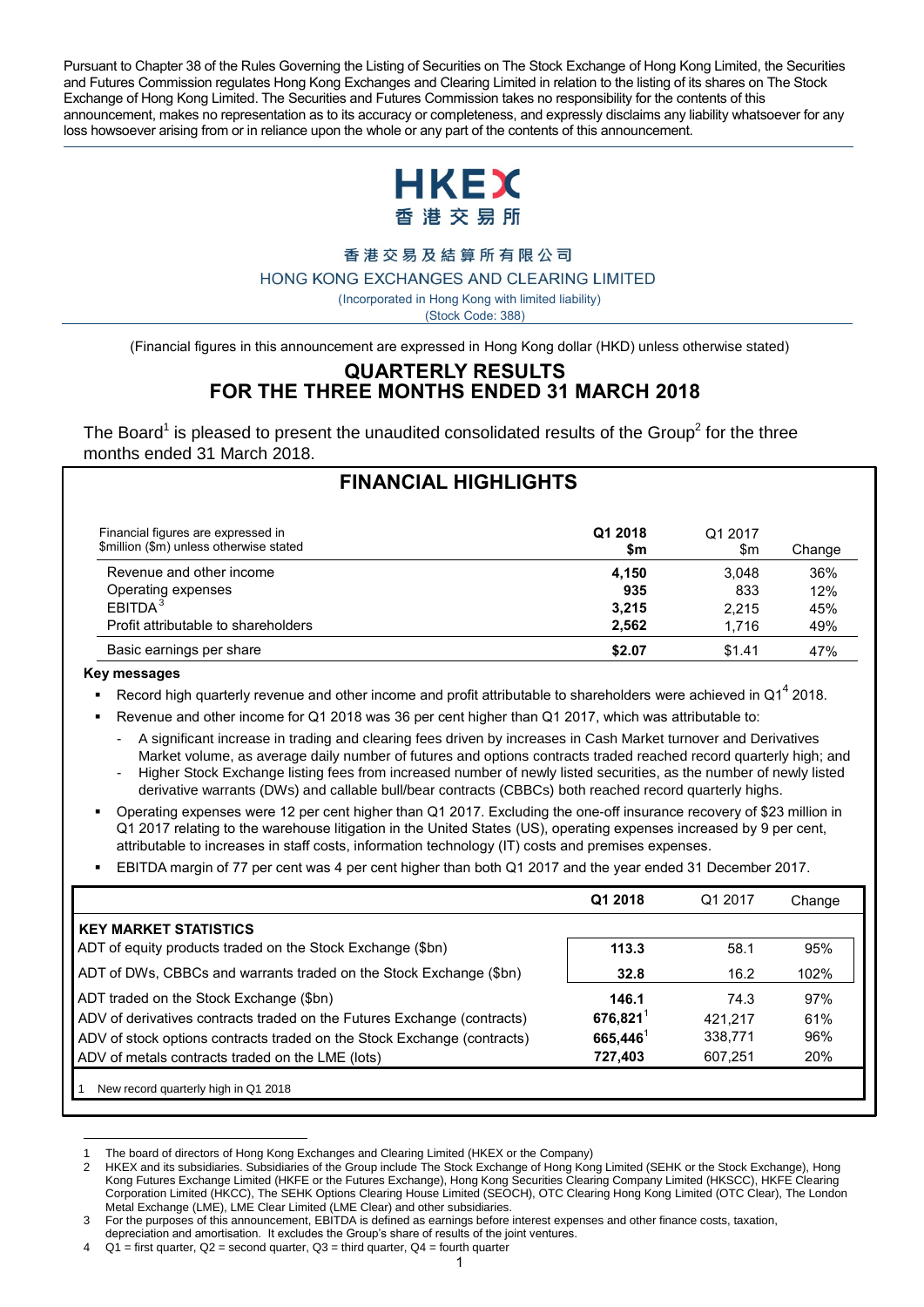# **BUSINESS REVIEW**



*Figure 1 – Market activity and Group Revenue*<sup>5</sup>

Market momentum continued to be strong in Q1 2018 despite significant corrections experienced by all major markets in February and increasing risk of trade war initiated by the US. Cash Market headline ADT rose to \$146.1 billion, 36 per cent above Q4 2017 and 97 per cent above Q1 2017. The increase in trading activities outperformed most global exchanges. Stock Connect<sup>6</sup> trading volumes continued to increase in Q1 2018, and reached record quarterly highs with Northbound and Southbound ADT being 27 per cent and 49 per cent higher respectively than the previous records achieved in Q4 2017. Strong growth in trading volumes was also seen in the Derivatives Market in Q1 2018 due to increased volatility, with 61 per cent and 96 per cent increase in the ADV of HKFE contracts and stock options traded respectively against Q1 2017. In addition, the Initial Public Offering (IPO) market became more active and new listings of DWs and CBBCs more than doubled in Q1 2018 compared with Q1 2017. As a result, revenue and other income<sup>7</sup> reached record quarterly high in Q1 2018.

Operating expenses increased by 12 per cent against Q1 2017. Excluding the one-off insurance recovery of \$23 million in Q1 2017 relating to the warehouse litigation in the US, operating expenses increased by 9 per cent compared to Q1 2017, but were 3 per cent lower than Q4 2017. Compared with Q1 2017, the increase in operating expenses was attributable to an increase in staff costs due to higher headcount, annual payroll adjustments and higher variable pay accruals, increases in premises expenses for new offices, and higher IT maintenance expenses for new IT systems and upgraded networks. The Group continues to maintain a prudent approach to cost management whilst investing in key strategic initiatives for future growth.

 5 Excludes net investment income and sundry income

<sup>6</sup> Includes Shanghai-Hong Kong Stock Connect and Shenzhen-Hong Kong Stock Connect

<sup>7</sup> Other income comprised net investment income and sundry income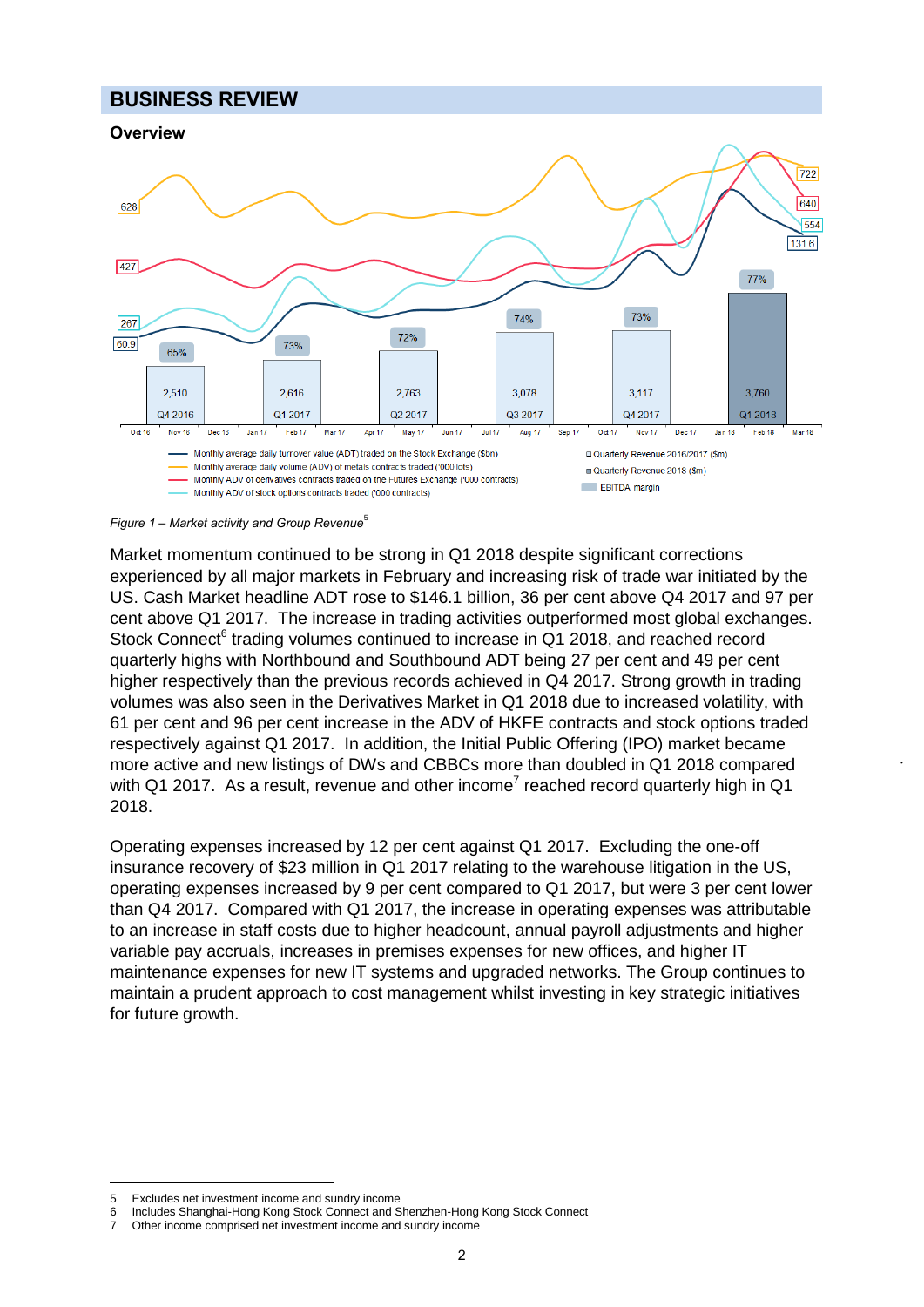# **Business Update and Analysis of Results by Operating Segment**

|                                  | Q1 2018                                      |                      | Q1 2017                               |                      | Change                              |                    |  |
|----------------------------------|----------------------------------------------|----------------------|---------------------------------------|----------------------|-------------------------------------|--------------------|--|
|                                  | <b>Revenue</b><br>and other<br>income<br>\$m | <b>EBITDA</b><br>\$m | Revenue<br>and other<br>income<br>\$m | <b>EBITDA</b><br>\$m | Revenue<br>and other<br>income<br>% | <b>EBITDA</b><br>% |  |
| Results by segment:              |                                              |                      |                                       |                      |                                     |                    |  |
| Cash                             | 1,130                                        | 999                  | 738                                   | 597                  | 53%                                 | 67%                |  |
| Equity and Financial Derivatives | 943                                          | 802                  | 495                                   | 383                  | 91%                                 | 109%               |  |
| Commodities                      | 344                                          | 174                  | 369                                   | 255                  | (7%)                                | (32%)              |  |
| Clearing                         | 1,487                                        | 1.293                | 1.085                                 | 898                  | 37%                                 | 44%                |  |
| Platform and Infrastructure      | 146                                          | 110                  | 138                                   | 101                  | 6%                                  | 9%                 |  |
| Corporate Items                  | 100                                          | (163)                | 223                                   | (19)                 | (55%)                               | 758%               |  |
|                                  | 4,150                                        | 3,215                | 3,048                                 | 2,215                | 36%                                 | 45%                |  |

# **Cash Segment**

# **Analysis of Results**

Trading fees increased by 96 per cent compared to Q1 2017, in line with the 95 per cent higher ADT of equity products. Trading tariff only rose by 44 per cent due to an increase in average transaction size, which dampened the increase in such income.

Stock Exchange listing fees rose by \$28 million, with a \$16 million increase in annual listing fees from a higher number of listed companies, and a \$12 million increase in initial listing fees due to more IPOs than in Q1 2017.

Operating expenses dropped by 7 per cent due to lower allocated costs of the Listing Division arising from the lower percentage increase in listing fees from equities than DWs and CBBCs which are under the Equity and Financial Derivatives segment, and lower premises expenses due to the closure of the trading hall.



1 Excludes DWs, CBBCs and warrants (which are included under the Equity and Financial Derivatives segment)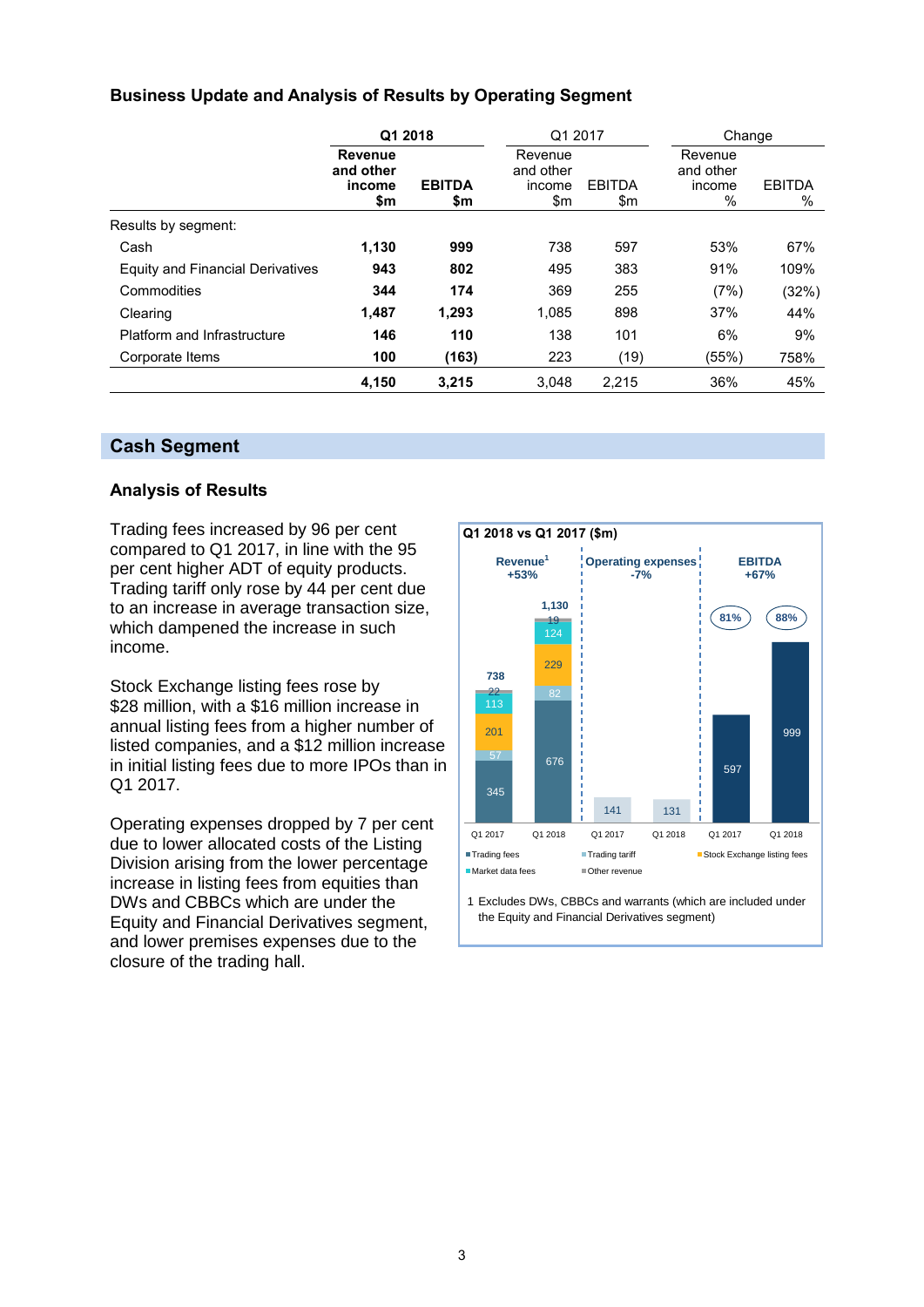# **Business Update**

Q1 2018 recorded a historical level of trading activities, stock market performance and market capitalisation. Headline ADT in Q1 2018 was \$146.1 billion, a 97 per cent increase compared to that of Q1 2017 (\$74.3 billion), and was the second highest quarterly ADT after the previous record in Q2 2015. The level of increase in trading activities against both Q1 2017 and Q4 2017 outperformed most global exchanges. The benchmark Hang Seng Index achieved a historical intraday high of 33,484 points on 29 January 2018. Market capitalisation also reached a record high of \$37,716 billion on 26 January 2018.

The Stock Connect programme continued to gather momentum in Q1 2018. Northbound trading value (Renminbi (RMB)1,082 billion) and Southbound trading value (\$1,102 billion) in Q1 continued to set record highs, demonstrating increasing interest among Mainland investors in diversifying their investments into Hong Kong, and rising demand from Hong Kong and international investors for China A shares. Inclusion of China A shares in MSCI Inc.'s Emerging Markets Index starting in June 2018 is expected to further stimulate Northbound turnover, and HKEX will work with Mainland authorities and market participants to ensure an orderly inclusion.

Investor identification regime for Northbound Trading, which was announced by the Securities and Futures Commission

| <b>Key Market Indicators</b>                                                                                                                                                                                                                                                                                                                             |            |         |
|----------------------------------------------------------------------------------------------------------------------------------------------------------------------------------------------------------------------------------------------------------------------------------------------------------------------------------------------------------|------------|---------|
|                                                                                                                                                                                                                                                                                                                                                          | Q1         |         |
|                                                                                                                                                                                                                                                                                                                                                          | 2018       | 2017    |
| ADT of equity products traded on<br>the Stock Exchange <sup>1,2</sup> (\$bn)                                                                                                                                                                                                                                                                             | 113.3      | 58.1    |
| ADT of Northbound Trading <sup>2</sup> –<br>Shanghai-Hong Kong Stock<br>Connect (RMB bn)                                                                                                                                                                                                                                                                 | $10.9^{4}$ | 3.8     |
| ADT of Northbound Trading <sup>2</sup> –<br>Shenzhen-Hong Kong Stock<br>Connect (RMB bn)                                                                                                                                                                                                                                                                 | $8.1^4$    | 2.0     |
| Average daily number of trades of<br>equity products traded on the<br>Stock Exchange <sup>1,2</sup>                                                                                                                                                                                                                                                      | 1,401,740  | 954,192 |
| Number of newly listed companies<br>on the Main Board <sup>3</sup>                                                                                                                                                                                                                                                                                       | 36         | 21      |
| Number of newly listed<br>companies on GEM                                                                                                                                                                                                                                                                                                               | $33^4$     | 19      |
| Total equity funds raised                                                                                                                                                                                                                                                                                                                                |            |         |
| - IPOs (\$bn)                                                                                                                                                                                                                                                                                                                                            | 24.4       | 13.4    |
| - Post-IPOs (\$bn)                                                                                                                                                                                                                                                                                                                                       | 96.5       | 49.6    |
| Number of companies listed on<br>the Main Board at 31 Mar                                                                                                                                                                                                                                                                                                | 1,827      | 1,732   |
| Number of companies listed on<br>GEM at 31 Mar                                                                                                                                                                                                                                                                                                           | 352        | 277     |
| Number of trading days                                                                                                                                                                                                                                                                                                                                   | 61         | 62      |
| 1 Excludes DWs, CBBCs and warrants (which are included under<br>the Equity and Financial Derivatives segment) and includes<br>Southbound Trading ADT of \$13.2 billion <sup>4</sup> (Q1 2017: \$6.0 billion)<br>under Shanghai-Hong Kong Stock Connect and \$6.5 billion <sup>4</sup> (Q1<br>2017: \$1.1 billion) under Shenzhen-Hong Kong Stock Connect |            |         |
| 2 Includes buy and sell trades under Stock Connect                                                                                                                                                                                                                                                                                                       |            |         |
| 3 Includes 5 transfers from GEM (Q1 2017: 1)                                                                                                                                                                                                                                                                                                             |            |         |

4 New record quarterly high in Q1 2018

(SFC) in November 2017 to facilitate market surveillance and monitoring by Mainland regulators, is tentatively scheduled to be implemented in Q3 2018, subject to market readiness and regulatory approval.

Stock Connect generated total revenue and other income of \$172 million (Q1 2017: \$75 million), of which \$116 million (Q1 2017: \$38 million) arose from trading and clearing activities.

HKEX remains committed to bringing in high quality issuers to Hong Kong, in particular "new economy" and biotech companies. On 23 February 2018, the Stock Exchange published the Consultation Paper on a Listing Regime for Companies from Emerging and Innovative Sectors to seek public feedback on the proposed new rules to facilitate listings of companies from emerging and innovative sectors. The Stock Exchange received 283 responses from a broad range of respondents, and published the consultation conclusions on 24 April 2018 following overwhelming support for the new listing regime proposal. The Stock Exchange added three new chapters in the Main Board Listing Rules which took effect on 30 April 2018, the date when listing applications under the new regime may be submitted. Given the specialised nature of the biotech sector, the Stock Exchange has assembled a panel of experienced participants in the biotech industry to form a Biotech Advisory Panel to assist in the review of listing applications from biotech firms applying under the new regime.

On 22 March 2018, HKEX organised the inaugural HKEX Biotech Summit, which gathered over 600 delegates, connecting senior biotech industry leaders with the biotech investment community, sell-side advisors and research analysts. To encourage a sustainable biotech ecosystem in Hong Kong, HKEX also signed Memoranda of Understanding with leading biotech industry groups, and strengthened its efforts in promoting the new listing regime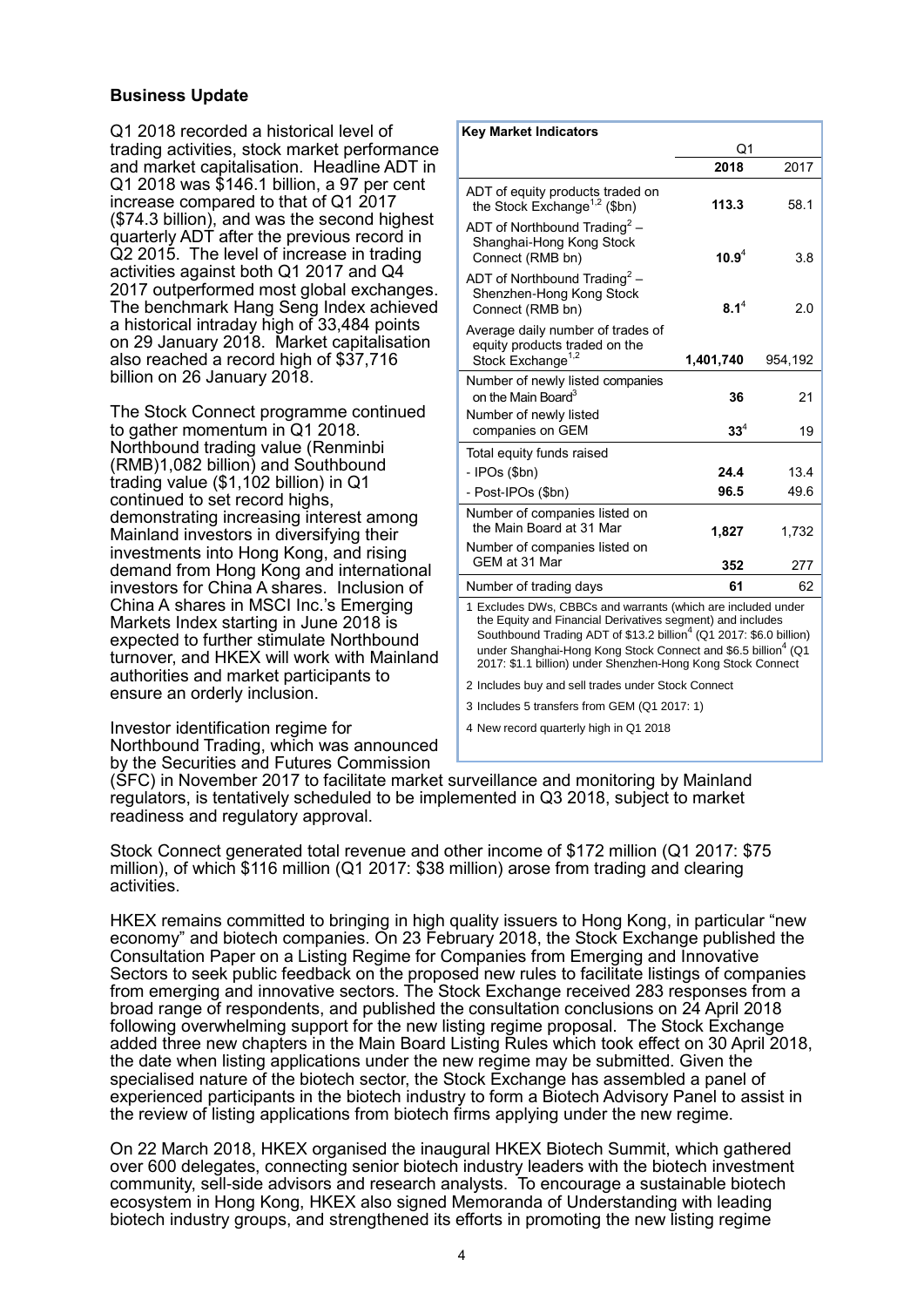changes at large-scale biotech conferences in the US, Tokyo and Mainland China.

HKEX announced the successful conclusion of the 2017 Annual Attestation and Inspection Programme, which aims to enhance HKEX's surveillance and monitoring of Exchange Participants (EPs). With a view to raising compliance awareness, HKEX issued a circular on 27 February 2018 to set out our key observations and compliance reminders on the relevant rules and requirements. In 2018, the Annual Attestation and Inspection Programme will be extended to cover the rules of the Derivatives Market and the Clearing business. Briefing sessions to introduce this year's Programme were conducted for Exchange and Clearing Participants in March 2018.

Bond Connect, the ground-breaking cross-border scheme broadening access to the China Interbank Bond Market (CIBM), recorded significant growth since launch. The overall foreign investor holdings in the CIBM's domestic debt securities rose to RMB1.3 trillion as of 31 March 2018, an increase of 55 per cent since the launch of Bond Connect. Trading through Bond Connect in Q1 2018 reached a total volume of RMB162.6 billion, an increase of 7 per cent compared to Q4 2017.

On 23 March 2018, it was announced that China's bonds will be, for the first time, included in the Bloomberg Barclays Global Aggregate Index $^8$  from April 2019 by phases. Once fully implemented, there will be 386 Chinese securities included in the index with a weighting of 5.49 per cent of the US\$53.73 trillion Index $9$ . The move is expected to drive global allocation to China's bond market and demand for the Bond Connect scheme.

HKEX launched two marketing programmes in 2017 to promote the visibility and penetration of securities market data in the Mainland to facilitate Stock Connect. Both programmes received positive feedback, with 46 clients (19 Southbound brokers and 27 information vendors) enrolling in the Marketing Programme for Mobile Application Service, and 4 information vendors participating in the One Year Fixed Fee Programme.

Up to the date of this announcement, the Stock Exchange published the following guidance materials during 2018:

- A "Review of Disclosure in Issuers' Annual Reports to Monitor Rules Compliance Report 2017" covering the findings and recommendations from a review of issuers' annual reports for financial year ended between January and December 2016.
- New guidance letters on (i) implementing a new regime for companies from emerging and innovative sectors; (ii) pricing flexibility for IPOs; and (iii) reallocation of shares from placing tranche to the public subscription tranche in an IPO.
- Updated guidance letters on (i) IPO vetting and suitability for listing and (ii) issuers using contractual arrangements or structured contracts.
- The fourth and final instalment of director training webcasts entitled "Directors' Responsibilities at IPOs" to help improve standards of corporate governance and regulatory best practices among listed issuers.
- Bi-annual Enforcement Newsletter for the twelve months ended 31 December 2017 summarising news and updates on enforcement activities and highlighting specific areas or conduct that might impact on Rule compliance.

On 9 March 2018, the SFC and the Stock Exchange signed an addendum (Addendum) to the Memorandum of Understanding Governing Listing Matters dated 28 January 2003. Pursuant to the Addendum, a new Listing Policy Panel has been established as an advisory, consultative and steering body to initiate and centralise discussions on listing policy with broader regulatory or market implications. The Addendum also clarifies that the role of the SFC as a statutory regulator has evolved to have a more direct presence in more serious listing matters while the Stock Exchange is the primary front-line regulator and remains the contact point for all listing applications save in respect of concerns raised by the SFC under the Securities and Futures (Stock Market Listing) Rules.

On 4 May 2018, the Stock Exchange published the Consultation Conclusions on Capital Raisings by Listed Issuers and will implement the proposals with minor modifications following strong support from market stakeholders. The Rule amendments will become effective on 3 July 2018.

 $\overline{a}$ 8 A major global index tracked by global fixed income funds with an estimated tracking asset-under-management of over US\$2 trillion

Based on data as of 31 January 2018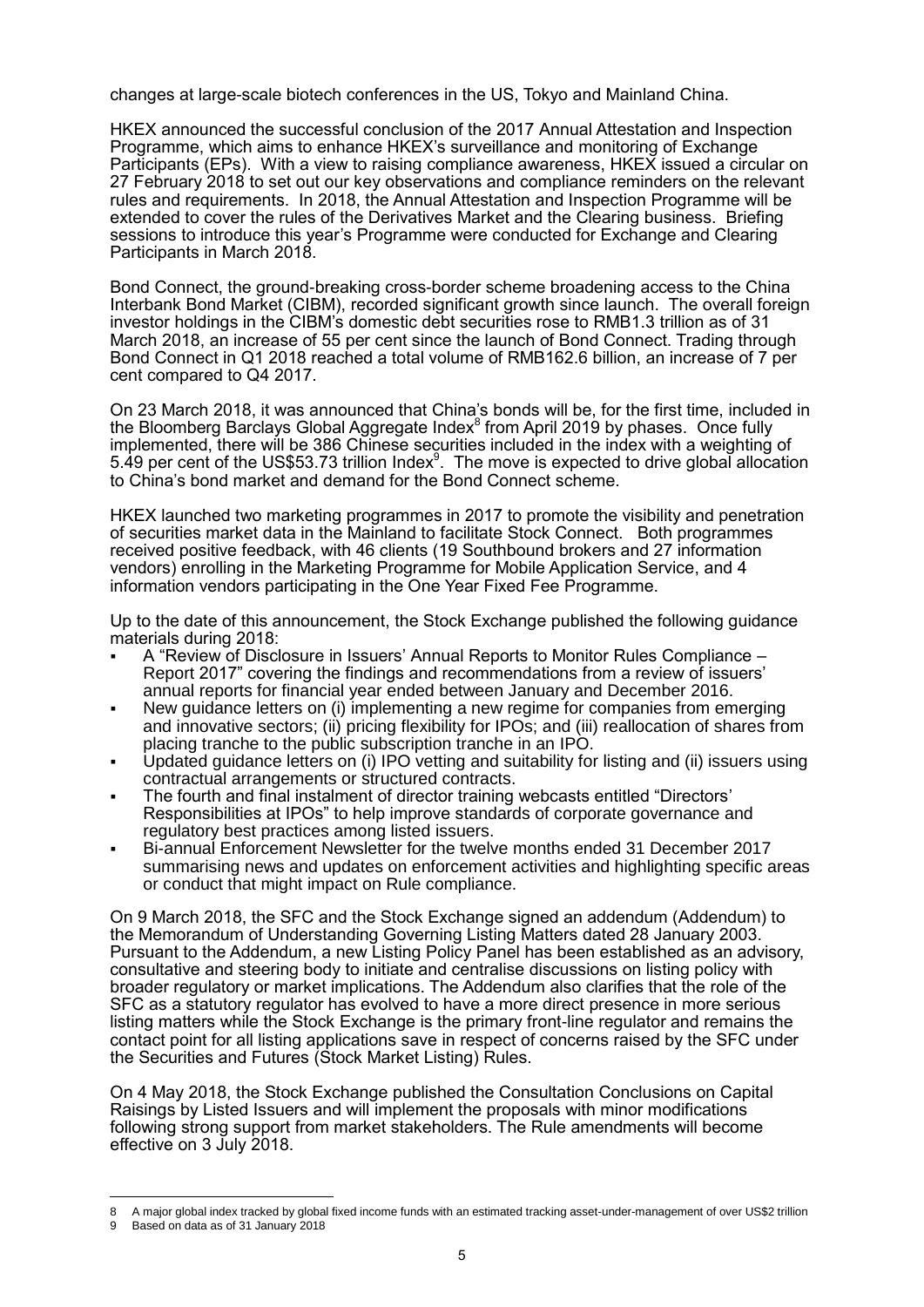# **Equity and Financial Derivatives Segment**

# **Analysis of Results**

Derivatives trading volumes were boosted by increased volatility in Q1 2018. Trading fees of derivatives contracts on the Futures Exchange rose by 71 per cent due to an increase in ADV, and a larger proportion of derivatives contracts traded in Q1 2018 being higher fee contracts including Hang Seng Index (HSI) products.

Trading fees and trading tariff of DWs, CBBCs and warrants rose by 107 per cent, reflecting the 102 per cent growth in ADT.

Trading tariff of stock options contracts rose by 214 per cent due to an increase in ADV, and higher fee per contract as various stock options moved to a higher fee tier in 2018 following an increase in the value of the underlying stocks.

Stock Exchange listing fees rose by 124 per cent as the number of newly listed DWs and CBBCs doubled in Q1 2018 compared with Q1 2017.



Operating expenses increased by 26 per cent due to higher allocated costs of Listing Division arising from a higher percentage increase in listing fees from DWs and CBBCs than equities. 2 Excludes trading fees and trading tariff allocated to the Clearing segment

#### **Business Update**

The structured products market on the Stock Exchange continued to be very active in Q1 2018 in terms of the number of new listings. On a quarterly basis, the number of newly listed DWs and CBBCs both reached new record highs in Q1 2018.

Strong growth in trading volume of derivatives contracts was seen in Q1 2018, with an all-time single day record of 2,198,314 contracts<sup>10</sup> traded on 29 January 2018. ADV of futures and options<sup>10</sup> increased 76 per cent in Q1 2018 year-on-year, exceeding 1.3 million contracts for the first time. ADV of stock options climbed 96 per cent, mainly driven by heavier trading in stock options of certain large blue-chip stocks. As a result of accelerated pace of open interest accumulation on options contracts in Q1 2018, open interest of derivatives contracts established an alltime high of  $18,348,438$  contracts<sup>10</sup> on 27 March 2018.

| Q1                                                                                                                             |                                          |
|--------------------------------------------------------------------------------------------------------------------------------|------------------------------------------|
| 2018                                                                                                                           | 2017                                     |
|                                                                                                                                |                                          |
| 32.8                                                                                                                           | 16.2                                     |
|                                                                                                                                |                                          |
|                                                                                                                                |                                          |
| 412,061 $^{2}$                                                                                                                 | 172.379                                  |
|                                                                                                                                |                                          |
|                                                                                                                                | 421,210                                  |
|                                                                                                                                |                                          |
| 665,446 <sup>2</sup>                                                                                                           | 338,771                                  |
|                                                                                                                                | 1,502                                    |
|                                                                                                                                | 2,508                                    |
|                                                                                                                                |                                          |
| $80,349^2$                                                                                                                     | 25,168                                   |
| 61                                                                                                                             | 62                                       |
| At                                                                                                                             | At                                       |
| 31 Mar                                                                                                                         | 31 Mar                                   |
| 2018                                                                                                                           | 2017                                     |
|                                                                                                                                |                                          |
| 13,284,183 10,331,774                                                                                                          |                                          |
| 1 Excludes London Metal Mini Futures, Gold Futures and Iron Ore<br>Futures contracts (which are included under the Commodities |                                          |
|                                                                                                                                | 674,657 $^{2}$<br>$3,076^2$<br>$7,440^2$ |

 $\overline{a}$ 10 Excludes London Metal Mini Futures, Gold Futures and Iron Ore Futures contracts (which are included under the Commodities segment)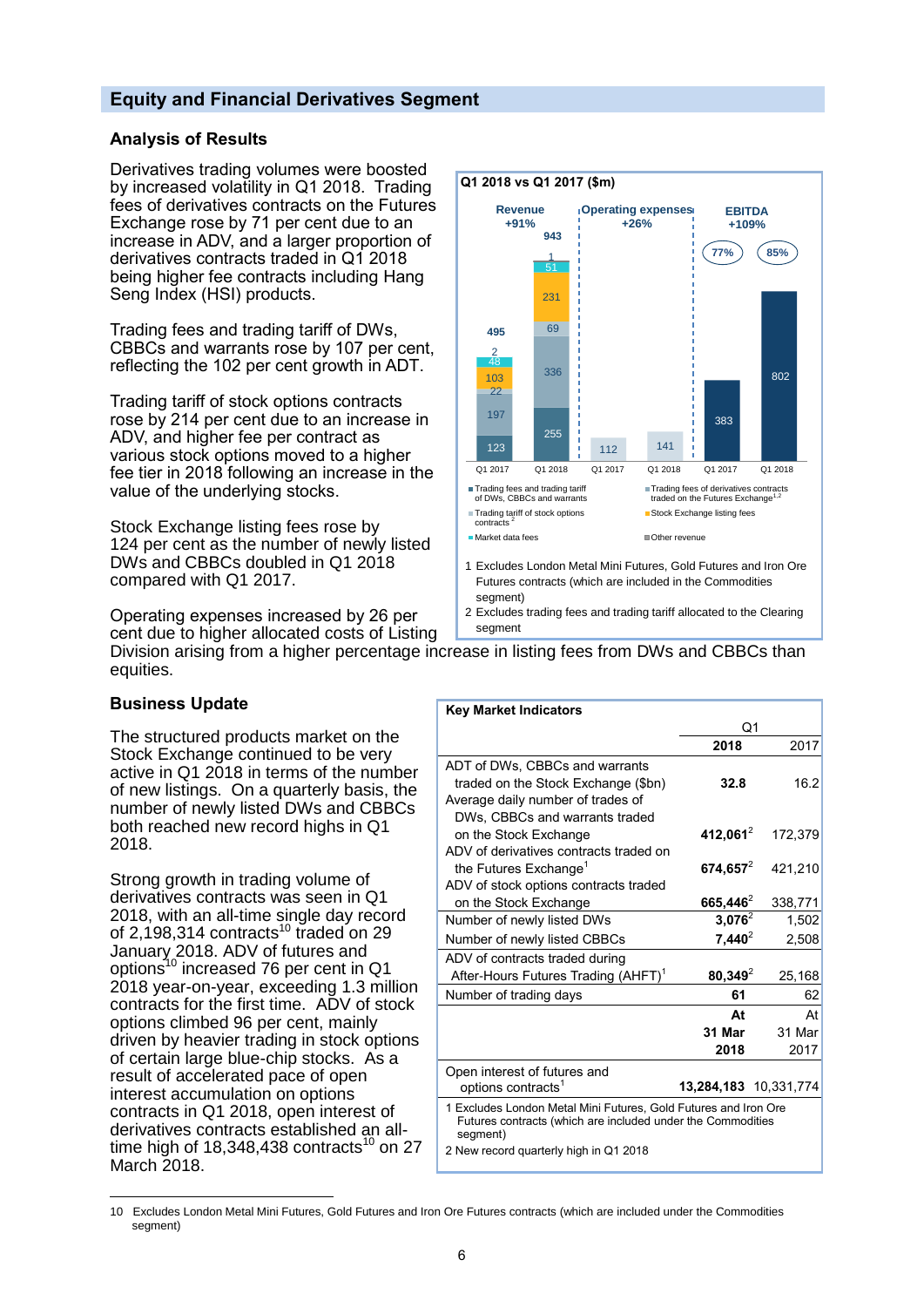|                                                           |                | Single Day Trading Volume |                | Open interest          |
|-----------------------------------------------------------|----------------|---------------------------|----------------|------------------------|
|                                                           | Date<br>(2018) | Number of<br>contracts    | Date<br>(2018) | Number of<br>contracts |
| Total Futures and Options <sup>1</sup>                    | 29 Jan         | 2,198,314                 | 27 Mar         | 18,348,438             |
| <b>HSI Futures</b>                                        | 26 Jan         | 353,193                   | N/A            | N/A                    |
| Mini HSI Futures                                          | 7 Feb          | 215,927                   | N/A            | N/A                    |
| Mini Hang Seng China Enterprises<br>Index (HSCEI) Futures | 6 Feb          | 76,471                    | N/A            | N/A                    |
| <b>HSI Options</b>                                        | 23 Jan         | 130,998                   | N/A            | N/A                    |
| Mini HSI Options                                          | 23 Jan         | 19.769                    | 29 Jan         | 37,194                 |
| <b>HSCEI Options</b>                                      | 9 Feb          | 232,994                   | N/A            | N/A                    |
| Mini HSCEI Options                                        | 9 Feb          | 11,728                    | 22 Feb         | 23,708                 |
| <b>Stock Options</b>                                      | N/A            | N/A                       | 27 Mar         | 13,725,731             |
| RMB Currency Options -<br>USD/CNH <sup>2</sup> Options    | N/A            | N/A                       | 15 Mar         | 4,128                  |

The following record single day volumes and open interest positions were achieved during Q1 2018:

1 Excludes London Metal Mini Futures, Gold Futures and Iron Ore Futures contracts (which are included under the Commodities

segment) 2 USD = United States dollar (US\$), CNH = Offshore RMB traded outside Mainland China

Equity Index Futures trading volume of after-hours trading (the T+1 Session) increased significantly following the extension of trading hours to 1 am on 6 November 2017. ADV of Equity Index Futures traded in the T+1 Session in Q1 2018 increased by 167 per cent compared to the full year of 2017, and the percentage of T+1 Session volume to T Session volume of Equity Index Futures increased from 11 per cent in 2017 to 19 per cent in Q1 2018, and reached a historical high of 41 per cent on 14 February 2018.

HKEX plans to implement phase 2 of the after-hours trading enhancement and include Equity Index Options in the T+1 Session in Q2 2018. This would provide more comprehensive risk management and trading tools in the T+1 Session for investors and EPs to manage their futures and options portfolio in response to market news in Europe and the US trading hours. A Trading Halt Mechanism will be introduced in the T+1 Session to avoid potential extreme options price movements.

In Q1 2018, HKEX introduced various product initiatives in the Derivatives Markets:

- (i) narrowing strike intervals for stock index options on 22 January 2018;
- (ii) four new stock futures and five new stock options on 5 February 2018;
- (iii) contract month extension for HSI/HSCEI futures and options up to 5.5 years on 5 March 2018; and
- (iv) two new stock futures with Exchange Traded Fund (ETF) underlying (Tracker Fund of Hong Kong and HSCEI ETF) on 9 April 2018.

In addition, to promote the usage of stock futures, HKEX introduced incentive programme on 1 March 2018 which includes a six-month trading fee waiver for all accounts used for trading stock futures and throttle fee waiver for market makers providing continuous quotes.

In Q1 2018, RMB exhibited strong two-way volatility against the USD, with spot movement of over 3,000 pips during the quarter. Amidst heightened RMB volatility, HKEX's RMB currency products recorded significant growth in turnover, serving as efficient hedging tools for market participants to hedge against RMB-related risks. ADV of the USD/CNH futures reached 5,272 contracts (notional value of US\$527 million) in Q1 2018, an increase of 78 per cent from full year of 2017, and open interest reached 29,887 contracts (notional value of US\$3 billion) as of 31 March 2018, an increase of 22 per cent from 31 December 2017. The contract recorded second highest single-day turnover of 17,811 contracts (notional value of US\$1,781 million) and record-high single-day AHFT turnover of 6,049 contracts (notional value of US\$605 million) on 8 February and 29 March 2018 respectively. To facilitate longterm RMB hedging and calendar rolling activities of market participants, HKEX plans to introduce additional contract month and additional calendar spreads of the USD/CNH futures in Q2 2018.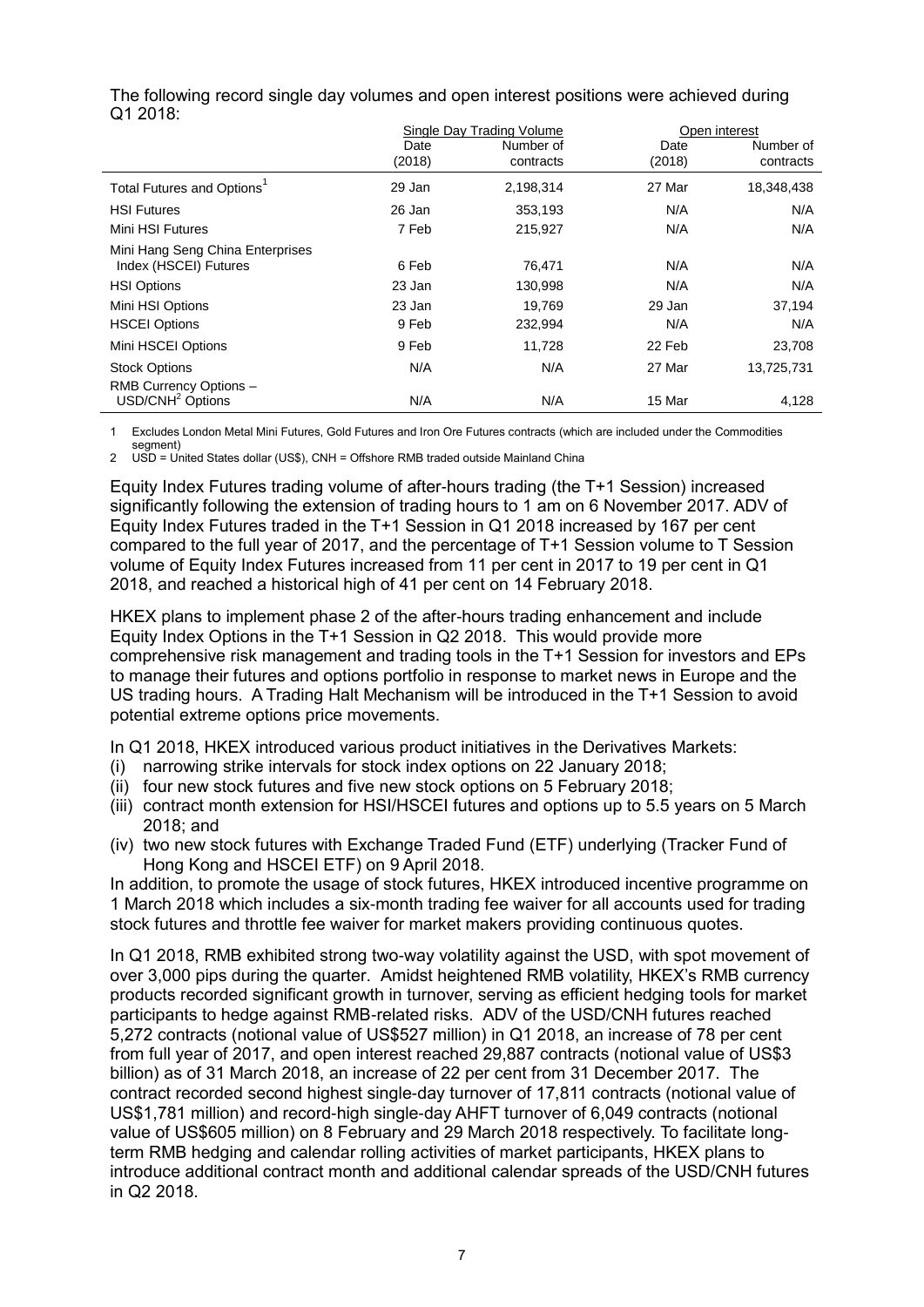HKEX introduced a new feed package, namely Derivatives Lite (D-Lite), under its Orion Market Data Platform – Derivatives Market (OMD-D) to facilitate EPs' migration to a comparable market data source with the upgrade of Derivatives Market systems in late 2018. D-Lite was rolled out on 16 April 2018.

# **Commodities Segment**

# **Analysis of Results**

While the ADV of metals contracts traded was 20 per cent higher compared to Q1 2017, the impact of fee reductions for shortand medium-dated carry trades introduced as a result of the Strategic Pathway to enhance the market, and new non-fee generating administrative trades (Admin Trades) introduced in June 2017, resulted in a drop in trading fees by \$20 million or 7 per cent.

Operating expenses rose by 49 per cent. Excluding the one-off insurance recovery of \$23 million in Q1 2017 relating to the warehouse litigation in the US, operating expenses increased by 24 per cent, principally attributable to an increase in staff costs from additional headcount and annual payroll adjustments, increased IT costs for



systems implemented for the Strategic Pathway, and the impact of stronger sterling (GBP).

# **Business Update**

ADV of metals contracts traded on the LME in Q1 2018 increased by 20 per cent against Q1 2017. This increase was partly due to Admin Trades, which were introduced during 2017 to assist LME members in complying with certain regulatory obligations arising from the Markets in Financial Instruments Directive II but do not generate any fees. Excluding Admin Trades, ADV in Q1 2018 increased by 3 per cent against Q1 2017.

The LME's two newest product suites, ferrous metals and LMEprecious, continued to gain traction during Q1 2018. LME steel scrap saw 1,191,650 tonnes traded and 96,850 tonnes of open interest, and LME steel rebar also saw growth with 263,710 tonnes traded and 7,820 tonnes of open interest, as of 31 March 2018.

For LMEprecious, 228,774 lots of gold (over 700 tonnes) and 47,358 lots of silver (over 7,000 tonnes) were traded in Q1 2018,

| <b>Key Market Indicators</b>                        |           |           |
|-----------------------------------------------------|-----------|-----------|
|                                                     |           | Q1        |
|                                                     | 2018      | 2017      |
| ADV of metals contracts traded on<br>the LME (lots) |           |           |
| Aluminium                                           | 259,704   | 229,826   |
| Copper                                              | 160,159   | 138.936   |
| Zinc.                                               | 143,759   | 108,810   |
| <b>Nickel</b>                                       | 97,092    | 82,395    |
| Lead                                                | 53,572    | 39,640    |
| Ferrous                                             | 2,310     | 1,073     |
| Precious                                            | 4,383     |           |
| Others                                              | 6,424     | 6,571     |
| Total                                               | 727,403   | 607,251   |
| Less: Admin Trades                                  | (99,090)  |           |
| Total chargeable ADV                                | 628,313   | 607,251   |
| Number of trading days                              | 63        | 64        |
|                                                     | At        | At        |
|                                                     | 31 Mar    | 31 Mar    |
|                                                     | 2018      | 2017      |
| Total futures Market Open Interest                  |           |           |
| (lots)                                              | 2,160,429 | 2,173,448 |

and open interest for gold and silver reached 24,435 lots and 4,187 lots respectively as of 31 March 2018 with positions out to 3.5 years forwards. The LME continues to look at how it can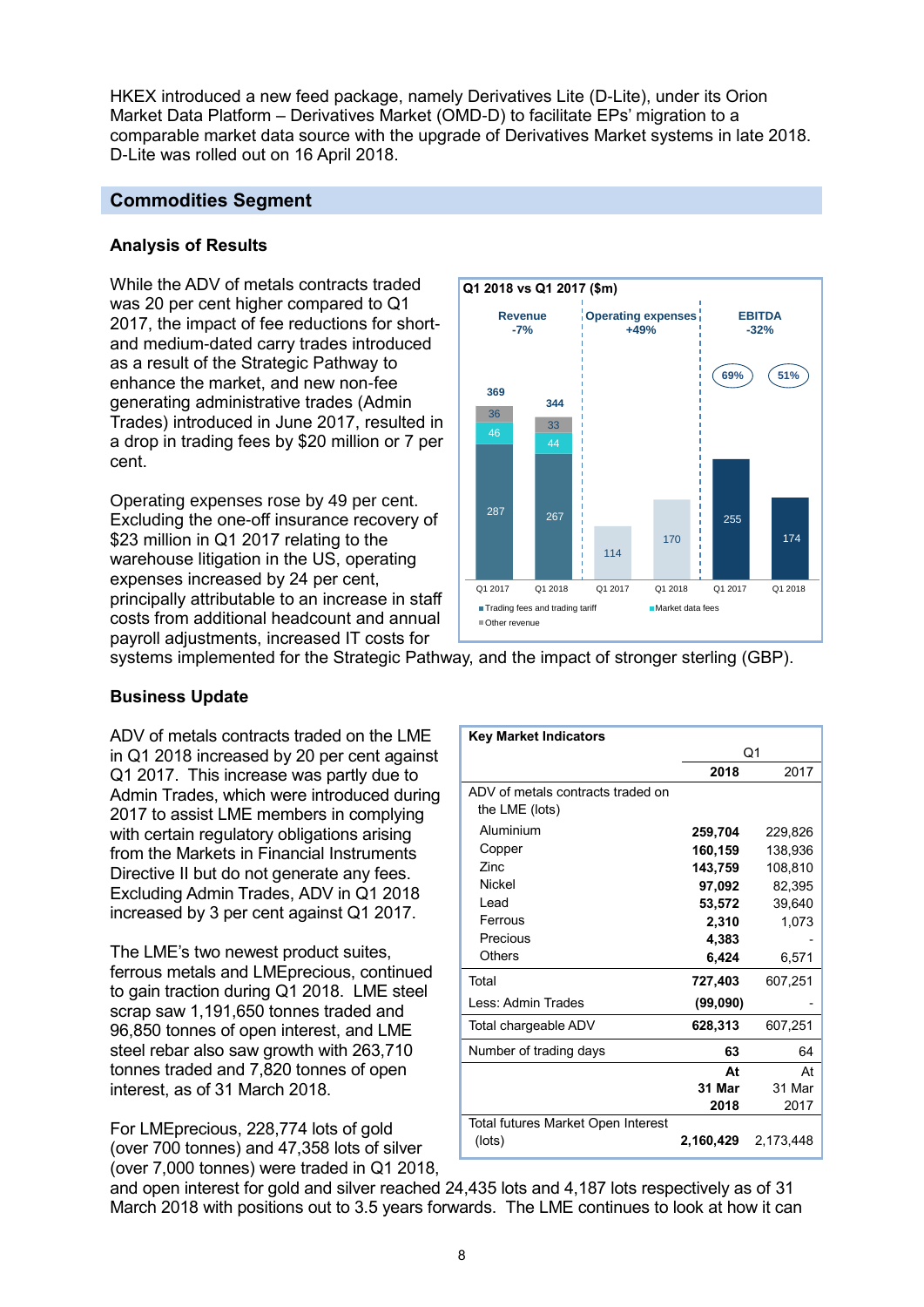expand its product offering in LMEprecious, and plans are underway to expand liquidity provision into Asian hours, as well as to introduce "trade at settlement" functionality and to launch gold and silver options contracts. In Hong Kong, a total of 11,599 contracts of CNH gold futures and a total of 116,674 contracts of USD gold futures were traded during Q1 2018, with 34 kilo of gold bars being physically delivered against futures contracts.

On 1 March 2018, the LME announced the introduction of its financial over-the-counter (OTC) booking fee (OTC Fee), following a market wide consultation. The introduction of the OTC Fee aims to reduce the disparity between the fees charged for members issuing their customers with LME client contracts and those issuing OTC contracts that use LME prices for a much lower fee. The fee, payable from 1 June 2018, will be set at US\$1.00 per equivalent LME lot and will be paid by financial institutions for each OTC trade executed in place of an LME client contract, amounting to 4 US cents per tonne in respect of aluminium or copper.

The development of Qianhai Mercantile Exchange as HKEX's onshore commodity trading platform is continuing, with the aim of building an efficient onshore commodities trading platform that serves the Mainland's real economy by meeting the needs of domestic producers and industrial users.

# **Clearing Segment**

# **Analysis of Results**

Clearing and settlement fees for the Cash Market and for Settlement Instructions (SIs) increased by 75 per cent and 38 per cent respectively. The increase was primarily driven by higher number of transactions, and a 10 per cent and a 6 per cent higher average fee per Cash Market trade and per SI transaction respectively.

Net investment income increased attributable to higher Margin Fund size and increased investment return. The increase in revenue and other income was, however, partly offset by a \$55 million one-off postliquidation interest payment from the liquidators of Lehman Brothers Securities Asia Limited in 2017.

Operating expenses increased by 4 per cent as a result of an increase in staff costs from annual payroll adjustments and higher variable pay accruals.



# **Business Update**

The inclusion of A shares in MSCI Inc.'s Emerging Markets Index starting in June 2018 is expected to boost the Northbound volume, and consequently, the demand for RMB. To alleviate Participants' RMB funding pressure under Northbound Trading, HKSCC will accept USD or HKD, in addition to RMB, from Clearing Participants (CPs) as collateral for the early release of A shares on the trade day (T-day) starting

| <b>Key Market Indicators</b>                                                |                  |                 |
|-----------------------------------------------------------------------------|------------------|-----------------|
|                                                                             | Q1               |                 |
|                                                                             | 2018             | 2017            |
| ADT traded on the Stock<br>Exchange (\$bn)<br>Average daily number of Stock | 146.1            | 74.3            |
| Exchange trades<br>Average daily value of SIs                               | 1,813,801        | 1,126,571       |
| \$bn)<br>Average daily number of SIs                                        | 300.1<br>114,168 | 183.7<br>86,237 |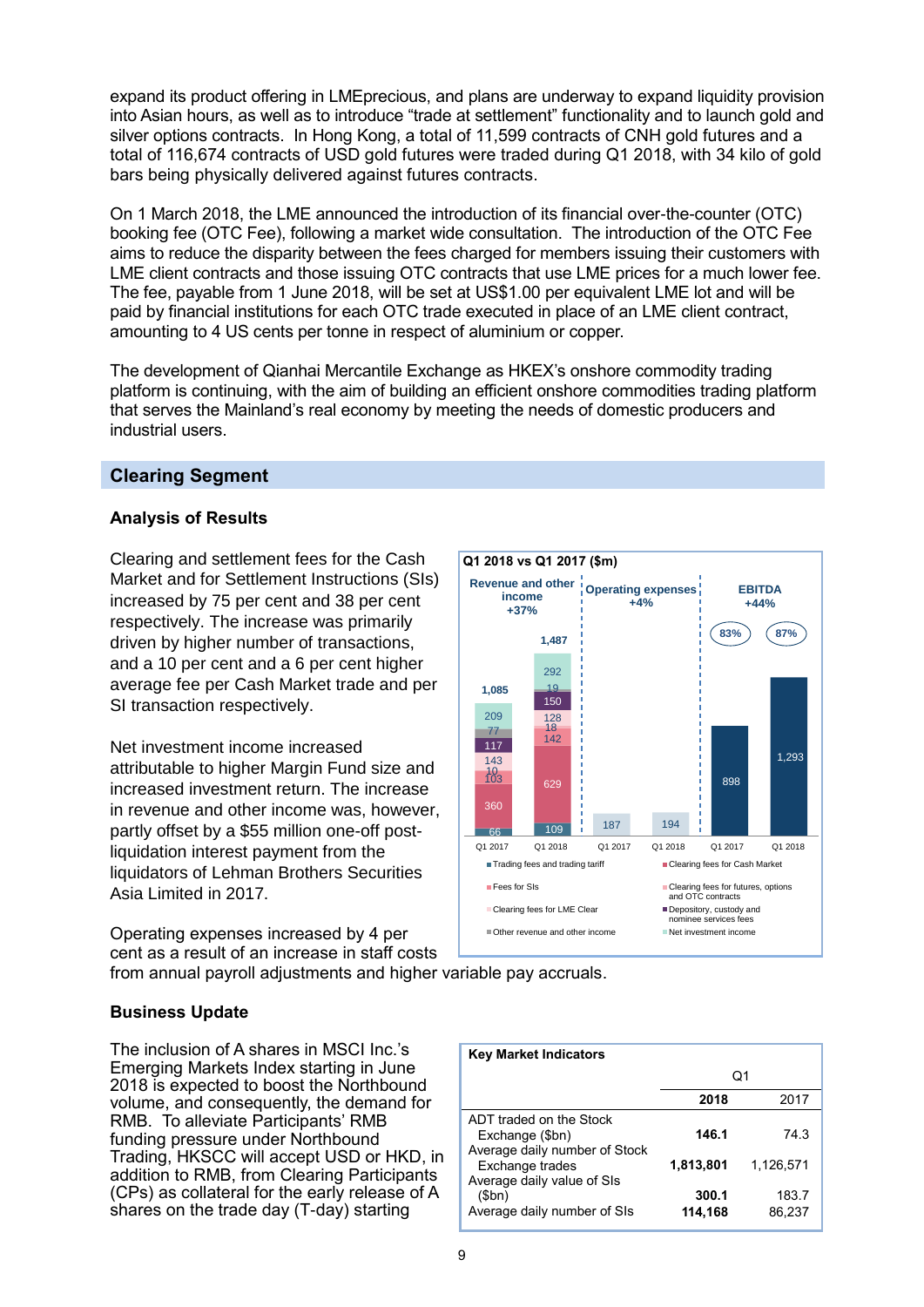from May 2018, subject to regulatory approval. The new arrangement is expected to be used by institutional investors to reduce their RMB funding cost and encourage their participation in Stock Connect.

With effect from 1 June 2018, HKSCC, HKCC and SEOCH will implement the following key changes to their default fund resource arrangement: (i) contributions by HKSCC, HKCC and SEOCH to their respective default fund will be set as 10 per cent of the default fund size instead of a fixed amount, and (ii) HKCC's Contingent Advance Capital (CAC), currently provided by HKCC to relieve 50 per cent of CPs' variable default fund contribution requirement, will be removed. These changes will enable HKSCC, HKCC and SEOCH to achieve a greater level of compliance with relevant regulatory requirements and be more in line with global industry practices.

In Q1 2018, a total of US\$21.9 billion notional amount was cleared by OTC Clear, up 5 per cent as compared to Q4 2017. CNY non-deliverable interest rate swap notional amount cleared reached US\$4.7 billion, up 163 per cent as compared to Q4 2017. More USD interest rate swaps were executed by Chinese banks to hedge their USD asset positions total notional cleared for USD interest rate swaps was US\$4.8 billion, up 73 per cent as compared to Q4 2017.

# **Platform and Infrastructure Segment**

# **Analysis of Results**

Network fees rose by 3 per cent due to new EPs and China Connect EPs (CCEPs) migrating from Open Gateway to China Connect Central Gateway (CCCG), but this was partly offset by a decrease in sales of throttles.

Hosting services fees increased by 15 per cent due to growth from both new customers subscriptions and increased usage of existing customers.

# **Business Update**

During Q1 2018, all major trading, clearing, settlement, and market data dissemination systems for the Cash, Derivatives and Commodities Markets continued to perform reliably.

The Orion Trading Platform – Securities



Market platform (OTP-C), which has replaced the Third Generation Automatic Order Matching and Execution System (AMS/3.8), was successfully launched in February 2018. This new system allows HKEX to provide new functionalities and support increased trading capacity for 400 million transactions daily, double that of the previous AMS/3.8 system. The launch of the OTP-C is expected to meet capacity requirements in the next decade.

CCCG was successfully introduced on 17 July 2017 to facilitate Northbound Trading for CCEPs. Full migration from Open Gateway to CCCG was completed in Q1 2018.

HKEX continued development work on the upgrade of the derivatives platforms, The Hong Kong Futures Automated Trading System (HKATS) and The Derivatives Clearing and Settlement System (DCASS), tentatively scheduled for rollout by Q4 2018. The upgrade will bring simplified infrastructure to the Derivatives Market, with a reduction of the hardware footprint required at participants' premises.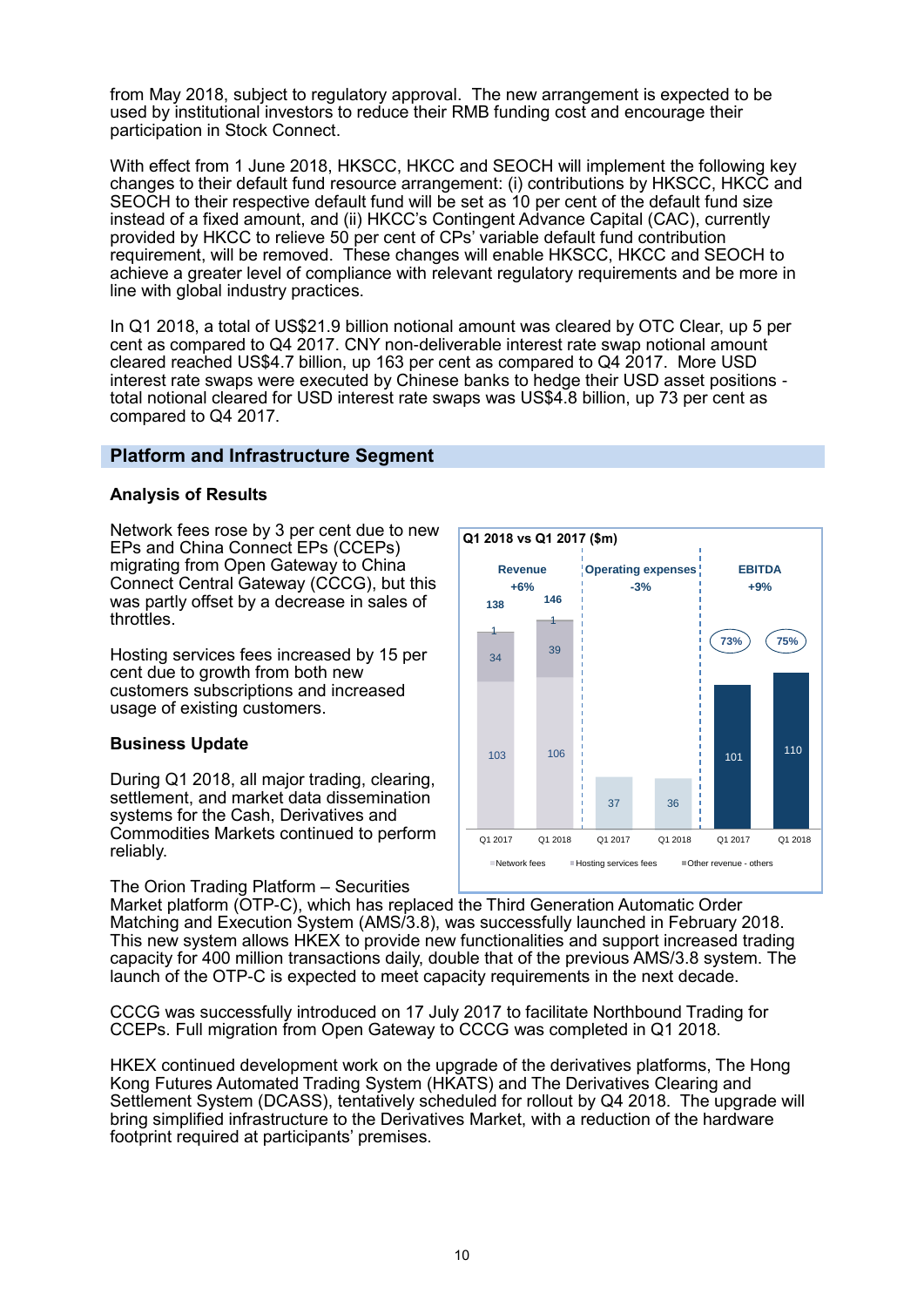# **Corporate Items**

"Corporate Items" is not a business segment but comprises central income (including net investment income of Corporate Funds), the cost of central support functions that provide services to all operating segments and other costs not directly related to any operating segments.

#### **Analysis of Results**

Net investment income of the Corporate Funds dropped by \$135 million compared to Q1 2017 principally due to lower fair value gains on collective investment schemes held under the external portfolio, partly offset by higher interest income earned on cash and bank deposits.

| Q1 2018 vs Q1 2017        | Q1   |      |
|---------------------------|------|------|
|                           | 2018 | 2017 |
|                           | \$m  | \$m  |
| Revenue and other income  |      |      |
| Net investment income     | 87   | 222  |
| Others                    | 13   |      |
| Total                     | 100  | 223  |
|                           |      |      |
| <b>Operating expenses</b> | 263  | 242  |
|                           |      |      |

Operating expenses increased by 9 per cent over Q1 2017 due to increased staff costs from annual payroll adjustments and higher variable pay accruals.

# **Business Update**

While the Group welcomes more new economy companies to its market, it is also taking a closer look at its own approach to innovation. In Q1 2018, the Group inaugurated a new HKEX Innovation Lab, with a mission to explore and accelerate creative new ideas across the Group's businesses. The Innovation Lab will work closely with a range of FinTech partners to test and apply emerging technologies that can bring greater efficiency to the operations and unlock new opportunities to extend the Group's businesses. The Innovation Lab is seen as an important step in building the vision of HKEX's future.

# **FINANCIAL REVIEW**

# **Financial Assets and Financial Liabilities of Margin Funds and Clearing House Funds**

Margin Fund deposits of \$167.8 billion at 31 March 2018 were \$10.0 billion higher than at 31 December 2017 due to increased contributions required from HKCC Participants in response to higher margin requirement per contract at 31 March 2018. The increase was partly offset by the drop in margin deposits from members of LME Clear attributable to reduction in members' positions. Clearing House Fund contributions increased from \$16.6 billion at 31 December 2017 to \$19.6 billion at 31 March 2018 due to higher contributions required from Participants in response to changes in risk exposures. Funds received were invested in cash and cash equivalents and financial assets.

#### **Borrowings**

No new borrowings or repayments were made in Q1 2018.

#### **Capital Expenditure and Commitments**

During Q1 2018, the Group incurred capital expenditure of \$153 million (Q1 2017: \$139 million) related to the development and upgrade of various trading and clearing systems, and the renovation of new offices and the HKEX Connect Hall. The Group's capital expenditure commitments at 31 March 2018, including those authorised by the Board but not yet contracted for, amounted to \$1,417 million (31 December 2017: \$1,433 million).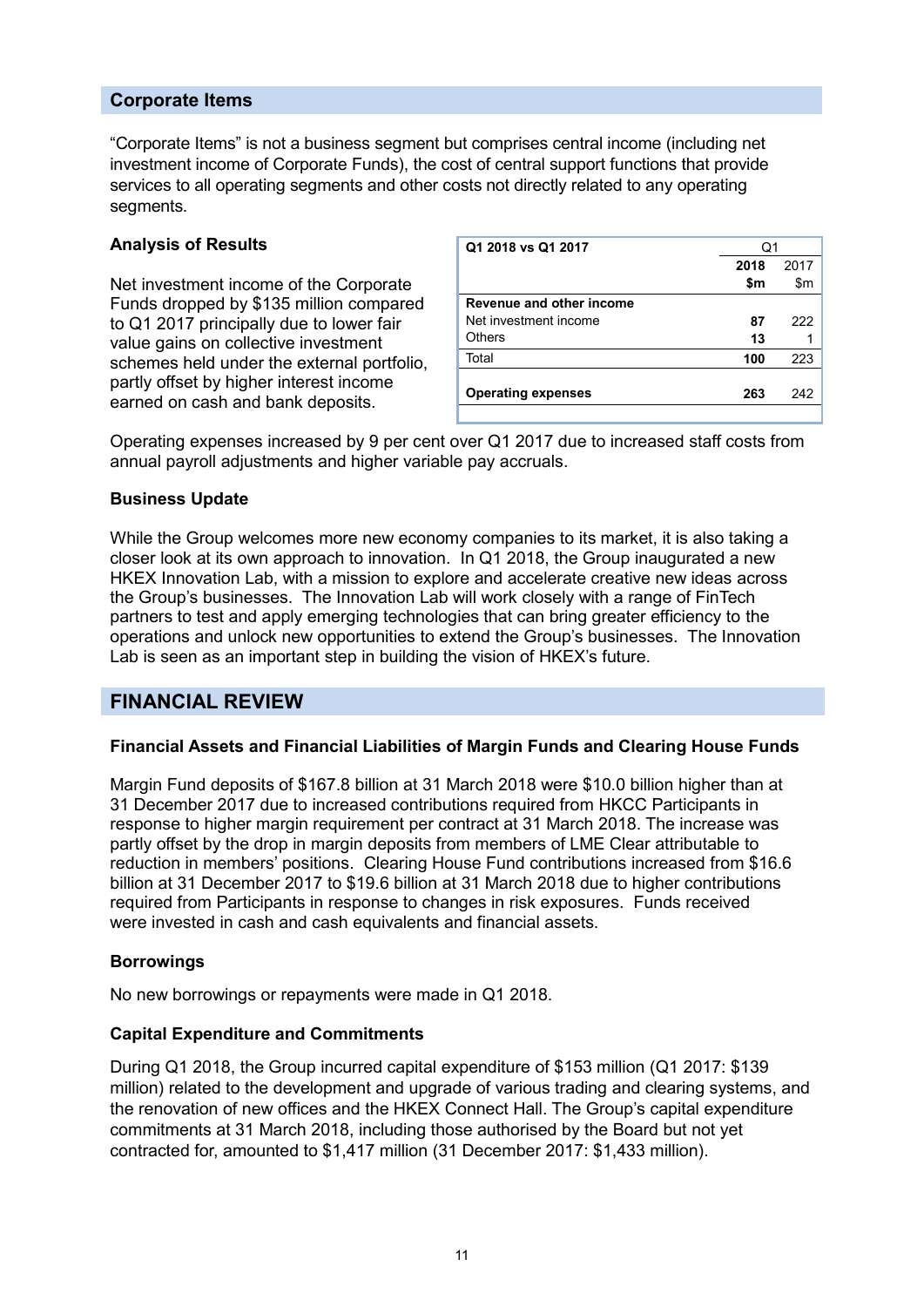# **Contingent Liabilities**

At 31 March 2018, there were no significant changes in the Group's contingent liabilities compared to 31 December 2017.

# **Pledges on Assets**

Securities and gold bullion were held by LME Clear as non-cash collateral for margins posted by its CPs and collateral in respect of its interest in overnight triparty reverse repurchase agreements, which together amounted to \$102,781 million at 31 March 2018 (31 December 2017: \$99,913 million). This non-cash collateral, which was not recorded on the consolidated statement of financial position of the Group, together with certain financial assets amounting to \$3,693 million at 31 March 2018 (31 December 2017: \$3,686 million) have been repledged to LME Clear's investment agent and custodian banks under first floating charge and security arrangements for the settlement and depository services they provide in respect of the collateral and investments held. The first floating charge could convert to a fixed charge in the event of contract termination, or default or insolvency of LME Clear.

#### **Changes since 31 December 2017**

There were no other significant changes in the Group's financial position or from the information disclosed under Management Discussion and Analysis in the annual report of HKEX for the year ended 31 December 2017.

It is the Group's practice to declare a dividend only at the half-year and year-end and no dividend will be proposed for Q1 2018 (Q1 2017: \$Nil).

#### **Review of Financial Statements**

The Audit Committee has reviewed the Group's Unaudited Condensed Consolidated Financial Statements for Q1 2018.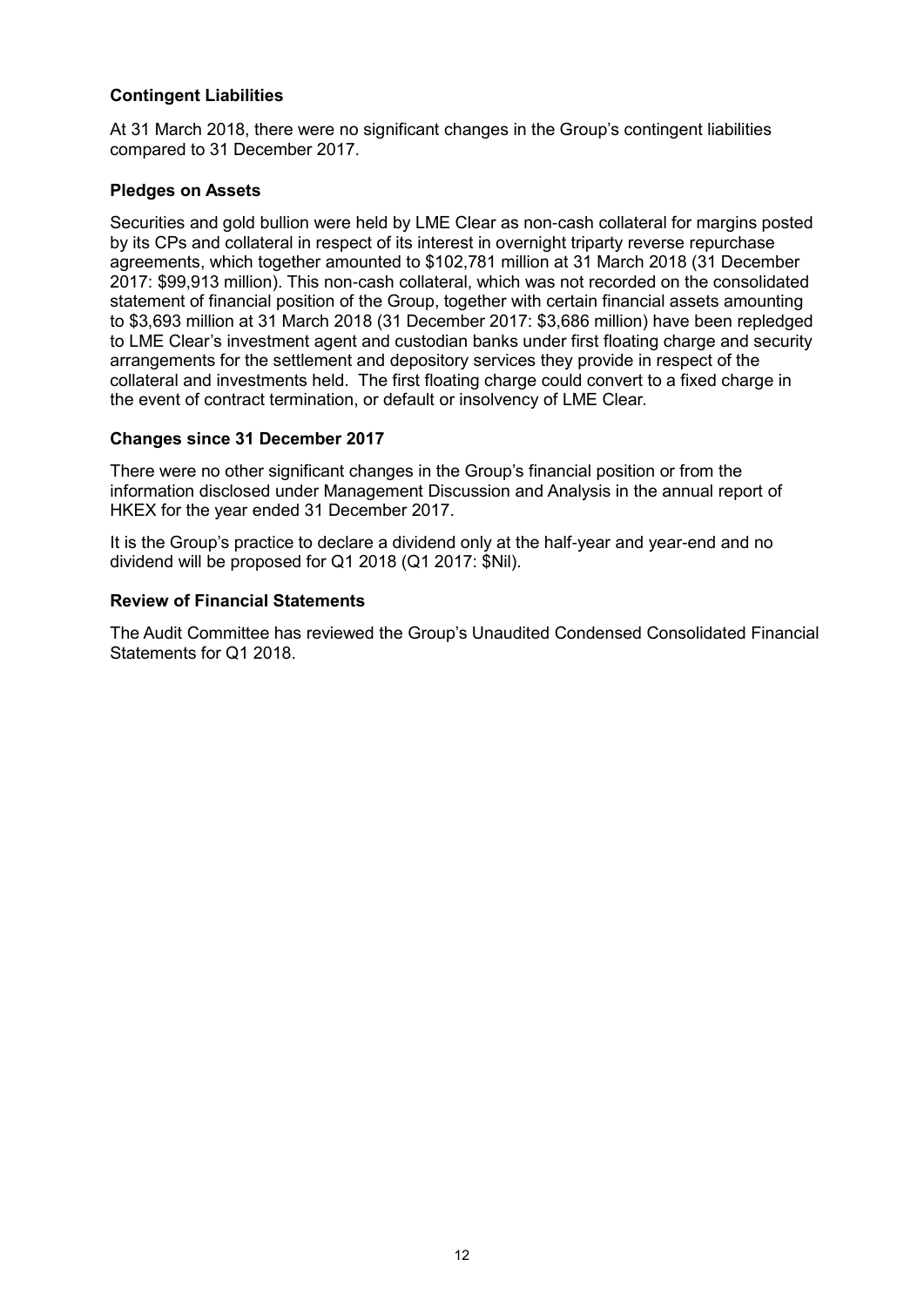# **CONDENSED CONSOLIDATED INCOME STATEMENT (UNAUDITED)**

|                                                | Three months<br>ended<br>31 Mar 2018<br>\$m | Three months<br>ended<br>31 Mar 2017<br>$\mathsf{S}$ m |
|------------------------------------------------|---------------------------------------------|--------------------------------------------------------|
| Trading fees and trading tariff                | 1,794                                       | 1,097                                                  |
| Stock Exchange listing fees                    | 460                                         | 304                                                    |
| Clearing and settlement fees                   | 917                                         | 616                                                    |
| Depository, custody and nominee services fees  | 150                                         | 117                                                    |
| Market data fees                               | 219                                         | 207                                                    |
| Other revenue                                  | 220                                         | 275                                                    |
| <b>REVENUE</b>                                 | 3,760                                       | 2,616                                                  |
| Investment income and sundry income            | 390                                         | 432                                                    |
| <b>REVENUE AND OTHER INCOME</b>                | 4,150                                       | 3,048                                                  |
| <b>OPERATING EXPENSES</b>                      |                                             |                                                        |
| Staff costs and related expenses               | (599)                                       | (534)                                                  |
| IT and computer maintenance expenses           | (120)                                       | (106)                                                  |
| Premises expenses                              | (100)                                       | (88)                                                   |
| Product marketing and promotion expenses       | (8)                                         | (5)                                                    |
| Legal and professional fees                    | (13)                                        | 5                                                      |
| Other operating expenses                       | (95)                                        | (105)                                                  |
|                                                | (935)                                       | (833)                                                  |
| <b>EBITDA</b>                                  | 3,215                                       | 2,215                                                  |
| Depreciation and amortisation                  | (180)                                       | (175)                                                  |
| <b>OPERATING PROFIT</b>                        | 3,035                                       | 2,040                                                  |
| Finance costs                                  | (27)                                        | (29)                                                   |
| Share of profits less losses of joint ventures | $\overline{2}$                              | (2)                                                    |
| <b>PROFIT BEFORE TAXATION</b>                  | 3,010                                       | 2,009                                                  |
| <b>TAXATION</b>                                | (456)                                       | (299)                                                  |
| PROFIT FOR THE PERIOD                          | 2.554                                       | 1,710                                                  |
| PROFIT/(LOSS) ATTRIBUTABLE TO:                 |                                             |                                                        |
| - Shareholders of HKEX                         | 2,562                                       | 1,716                                                  |
| - Non-controlling interests                    | (8)                                         | (6)                                                    |
| PROFIT FOR THE PERIOD                          | 2,554                                       | 1,710                                                  |
| Basic earnings per share                       | \$2.07                                      | \$1.41                                                 |
| Diluted earnings per share                     | \$2.07                                      | \$1.40                                                 |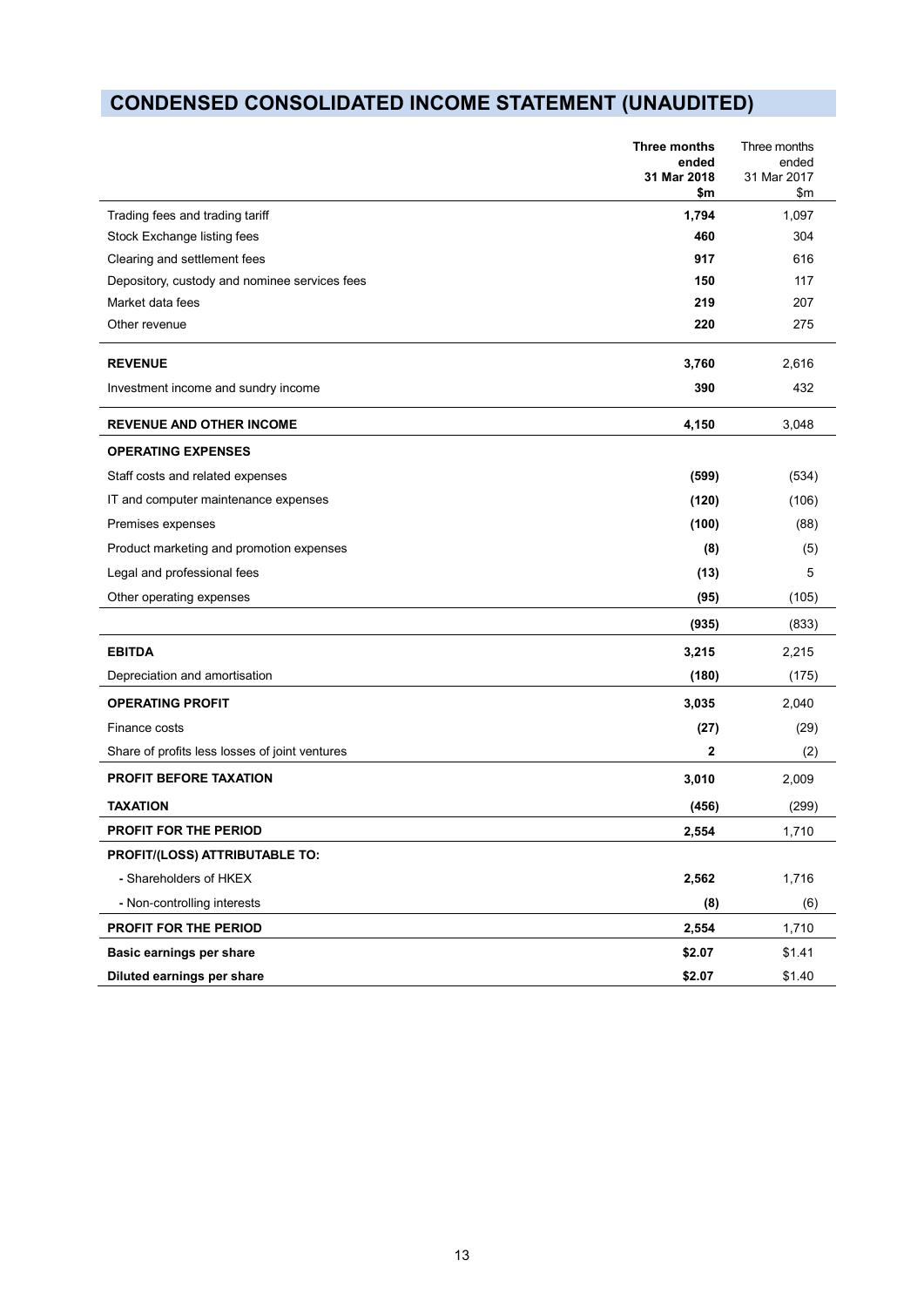# **CONDENSED CONSOLIDATED STATEMENT OF COMPREHENSIVE INCOME (UNAUDITED)**

|                                                                | <b>Three months</b><br>ended<br>31 Mar 2018<br>\$m | Three months<br>ended<br>31 Mar 2017<br>\$m |
|----------------------------------------------------------------|----------------------------------------------------|---------------------------------------------|
| <b>PROFIT FOR THE PERIOD</b>                                   | 2,554                                              | 1,710                                       |
| <b>OTHER COMPREHENSIVE INCOME</b>                              |                                                    |                                             |
| Items that may be reclassified subsequently to profit or loss: |                                                    |                                             |
| Currency translation differences of foreign subsidiaries       | 81                                                 | 42                                          |
| Cash flow hedges                                               | $\mathbf{2}$                                       |                                             |
| Changes in fair value of financial assets measured at fair     |                                                    |                                             |
| value through other comprehensive income                       | (2)                                                |                                             |
| <b>OTHER COMPREHENSIVE INCOME</b>                              | 81                                                 | 42                                          |
| <b>TOTAL COMPREHENSIVE INCOME</b>                              | 2,635                                              | 1,752                                       |
| <b>TOTAL COMPREHENSIVE INCOME ATTRIBUTABLE TO:</b>             |                                                    |                                             |
| - Shareholders of HKFX                                         | 2,641                                              | 1,758                                       |
| - Non-controlling interests                                    | (6)                                                | (6)                                         |
| <b>TOTAL COMPREHENSIVE INCOME</b>                              | 2,635                                              | 1,752                                       |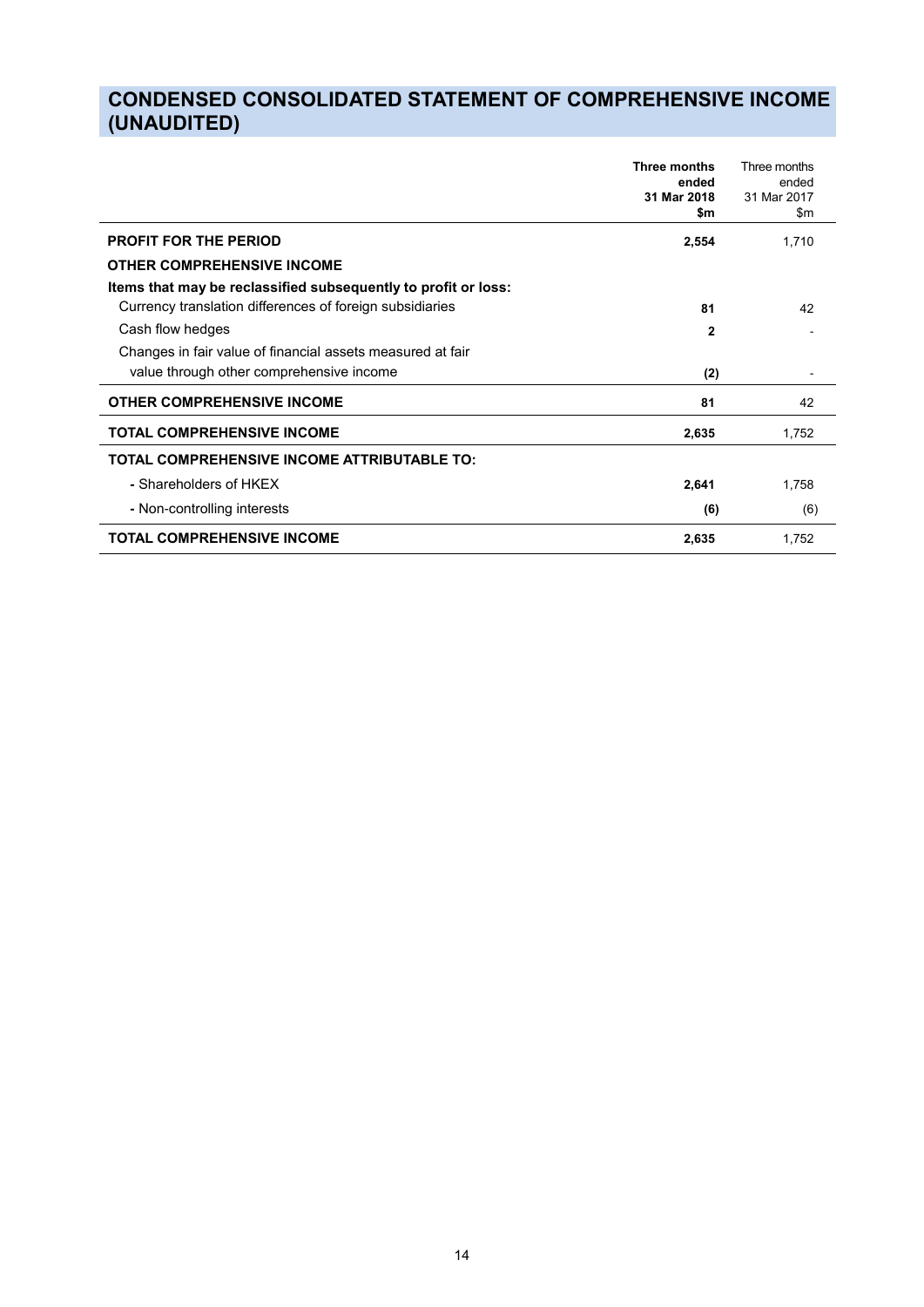# **CONDENSED CONSOLIDATED STATEMENT OF FINANCIAL POSITION (UNAUDITED)**

|                                                                                                |                                   | At 31 Mar 2018 |              |            | At 31 Dec 2017      |                  |
|------------------------------------------------------------------------------------------------|-----------------------------------|----------------|--------------|------------|---------------------|------------------|
|                                                                                                | <b>Current Non-current</b><br>\$m | \$m            | Total<br>\$m |            | Current Non-current | Total<br>\$m\$   |
|                                                                                                |                                   |                |              | \$m        | \$m                 |                  |
| <b>ASSETS</b>                                                                                  |                                   |                |              |            |                     |                  |
| Cash and cash equivalents<br>Financial assets measured at fair value                           | 161,797                           | $\sim$         | 161,797      | 155,660    | $\sim$              | 155,660          |
| through profit or loss                                                                         | 61,198                            | $\sim$         | 61,198       | 95,037     | $\sim 100$          | 95,037           |
| Financial assets measured at fair value<br>through other comprehensive income                  | 3,063                             | $\sim$         | 3,063        | $\sim$     | $\sim$              | $\sim$ 100 $\pm$ |
| Financial assets measured at amortised cost                                                    | 38,326                            | 65             | 38,391       | 30,757     | 60                  | 30,817           |
| Accounts receivable, prepayments and deposits                                                  | 23,665                            | 21             | 23,686       | 16,564     | 21                  | 16,585           |
| Interests in joint ventures                                                                    | $\overline{\phantom{a}}$          | 63             | 63           | $\sim$     | 61                  | 61               |
| Goodwill and other intangible assets                                                           | $\sim$                            | 17,996         | 17,996       | $\sim$ $-$ | 17,925              | 17,925           |
| Fixed assets                                                                                   | $\sim$                            | 1,444          | 1,444        | $\sim$ $-$ | 1,469               | 1,469            |
| Lease premium for land                                                                         |                                   | 20             | 20           | $\sim$     | 20                  | 20               |
| Deferred tax assets                                                                            | $\overline{\phantom{a}}$          | 30             | 30           |            | 30                  | 30               |
| <b>Total assets</b>                                                                            | 288,049                           | 19,639         | 307,688      | 298,018    | 19,586              | 317,604          |
| <b>LIABILITIES AND EQUITY</b>                                                                  |                                   |                |              |            |                     |                  |
| <b>Liabilities</b><br>Financial liabilities at fair value through<br>profit or loss            | 54,531                            | $\sim$         | 54,531       | 85,335     | $\sim$              | 85,335           |
| Margin deposits, Mainland security and<br>settlement deposits, and cash collateral<br>from CPs | 167,799                           | $\sim$         | 167,799      | 157,814    | $\sim$              | 157,814          |
| Accounts payable, accruals and other liabilities                                               | 21,294                            | 57             | 21,351       | 16,159     | 51                  | 16,210           |
| Deferred revenue                                                                               | 891                               | $\sim$         | 891          | 957        | $\sim$              | 957              |
| Taxation payable                                                                               | 713                               | $\sim$         | 713          | 505        | $\sim$              | 505              |
| Other financial liabilities                                                                    | 55                                | $\sim$         | 55           | 58         | $\sim$              | 58               |
| CPs' contributions to Clearing House Funds                                                     | 19,611                            | $\sim$ $-$     | 19,611       | 16,626     | $\sim$              | 16,626           |
| Borrowings                                                                                     | 1,787                             | 82             | 1,869        | 1,027      | 833                 | 1,860            |
| Provisions                                                                                     | 94                                | 69             | 163          | 85         | 68                  | 153              |
| Deferred tax liabilities                                                                       |                                   | 709            | 709          | $\sim$     | 711                 | 711              |
| <b>Total liabilities</b>                                                                       | 266,775                           | 917            | 267,692      | 278,566    | 1,663               | 280,229          |
| <b>Equity</b>                                                                                  |                                   |                |              |            |                     |                  |
| Share capital                                                                                  |                                   |                | 25,141       |            |                     | 25,141           |
| Shares held for Share Award Scheme                                                             |                                   |                | (589)        |            |                     | (606)            |
| Employee share-based compensation reserve                                                      |                                   |                | 254          |            |                     | 222              |
| Hedging and revaluation reserves                                                               |                                   |                | (3)          |            |                     |                  |
| Exchange reserve                                                                               |                                   |                | (25)         |            |                     | (104)            |
| Designated reserves                                                                            |                                   |                | 824          |            |                     | 822              |
| Reserve relating to written put options to                                                     |                                   |                |              |            |                     |                  |
| non-controlling interests                                                                      |                                   |                | (293)        |            |                     | (293)            |
| Retained earnings                                                                              |                                   |                | 14,591       |            |                     | 12,090           |
| Equity attributable to shareholders of HKEX                                                    |                                   |                | 39,900       |            |                     | 37,273           |
| Non-controlling interests                                                                      |                                   |                | 96           |            |                     | 102              |
| <b>Total equity</b>                                                                            |                                   |                | 39,996       |            |                     | 37,375           |
| <b>Total liabilities and equity</b>                                                            |                                   |                | 307,688      |            |                     | 317,604          |
| Net current assets                                                                             |                                   |                | 21,274       |            |                     | 19,452           |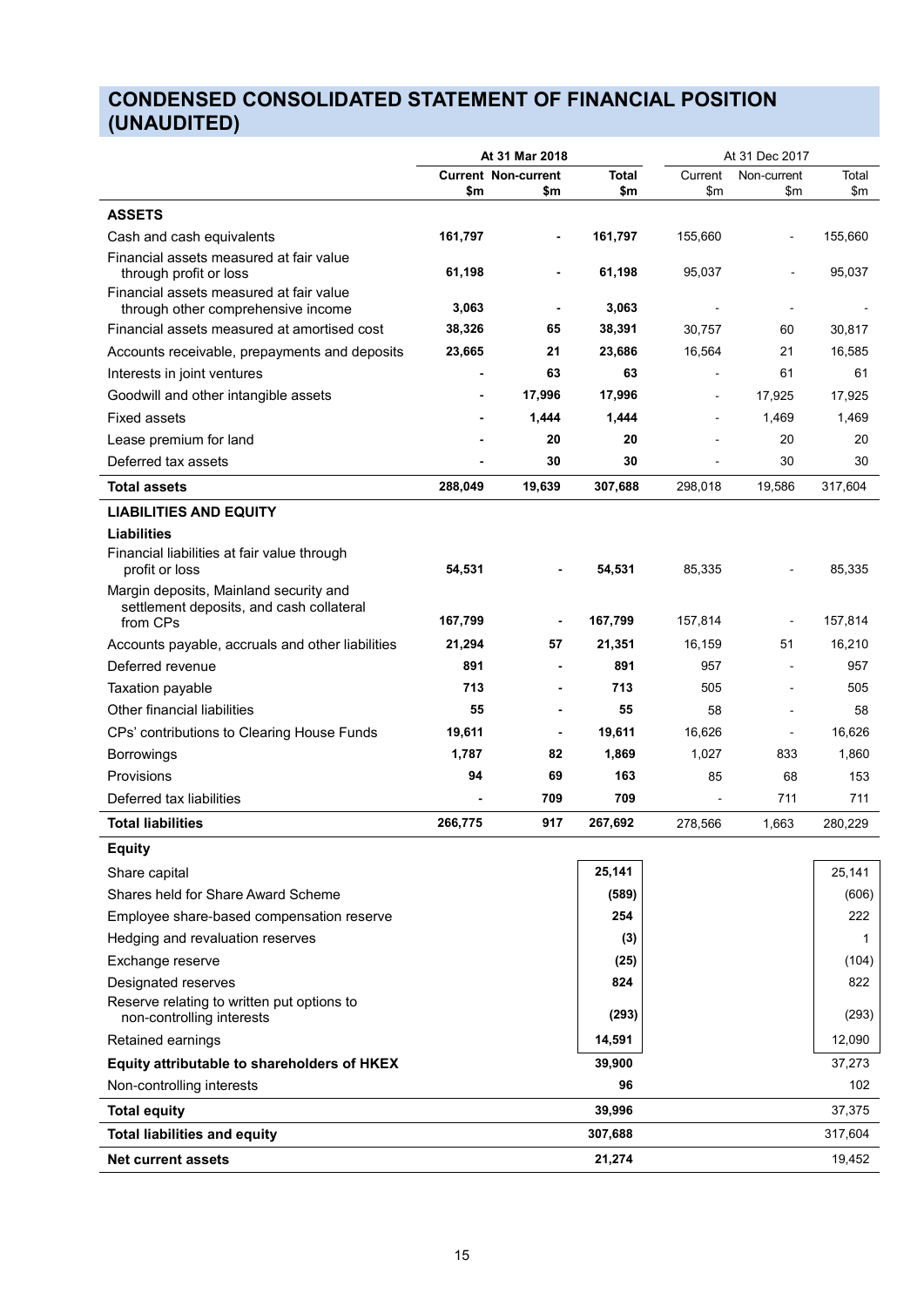# **NOTES TO THE CONDENSED CONSOLIDATED FINANCIAL STATEMENTS (UNAUDITED)**

# **1. Basis of Preparation and Accounting Policies**

Except as described below, the accounting policies and methods of computation used in the preparation of these unaudited condensed consolidated financial statements are consistent with those used in the annual consolidated financial statements for the year ended 31 December 2017.

# Adoption of new/revised Hong Kong Financial Reporting Standards (HKFRSs)

In 2018, the Group has adopted the following new standards, and amendments and interpretations to HKFRSs which were pertinent to the Group's operations and effective for accounting periods beginning on or after 1 January 2018:

| <b>HKFRS 9 (2014)</b>       | <b>Financial Instruments</b>                               |
|-----------------------------|------------------------------------------------------------|
| HKFRS 15                    | Revenue from Contracts with Customers                      |
| HK(IFRIC) Interpretation 22 | Foreign Currency Transactions and Advance<br>Consideration |

HKFRS 9 (2014) affects the classification of debt securities held for Margin Funds and recognition of impairment provisions.

Prior to the adoption of HKFRS 9 (2014), debt securities held for Margin Funds amounting to \$3,059 million as at 31 December 2017 were classified as financial assets measured at fair value through profit or loss. Under HKFRS 9 (2014), they satisfy the conditions for classification as a newly introduced category of financial assets - financial assets measured at fair value through other comprehensive income. Accordingly, the related cumulative fair value losses of \$4 million were transferred from retained earnings to the revaluation reserve on 1 January 2018. Subsequent changes in fair value of these debt securities are taken to the revaluation reserve. Interest income, foreign exchange differences, impairment losses, and gains or losses on disposal of these debt securities continue to be recognised in the consolidated income statement.

The new impairment model under HKFRS 9 (2014) requires the recognition of provision for impairment losses based on expected credit losses rather than incurred credit losses. There was no material change in the amount of provision for impairment losses required under the expected credit loss model compared with the incurred credit loss model, and there was no financial impact on such change at 1 January 2018.

The Group applied HKFRS 9 (2014) retrospectively from 1 January 2018. With the practical expedients permitted under the standard, comparatives for 2017 were not restated.

HKFRS 15 is based on the principle that revenue is recognised when control of goods or services is transferred to customers. Prior to the adoption of HKFRS 15, initial listing fees for IPOs were recognised upon the listing of an applicant, cancellation of the application or six months after submission of the application, whichever was earlier, and certain upfront fees charged by the Group were recognised upon receipt. Under HKFRS 15, initial listing fees for IPOs and upfront fees are recognised over time when the services are provided. As the timing differences of recognising initial listing fees for IPOs were insignificant, and the upfront fees were immaterial, there is no significant impact to the consolidated income statement arising from the change in revenue recognition policy adopted by the Group. The Group applied HKFRS 15 using the modified retrospective approach and comparatives were not restated.